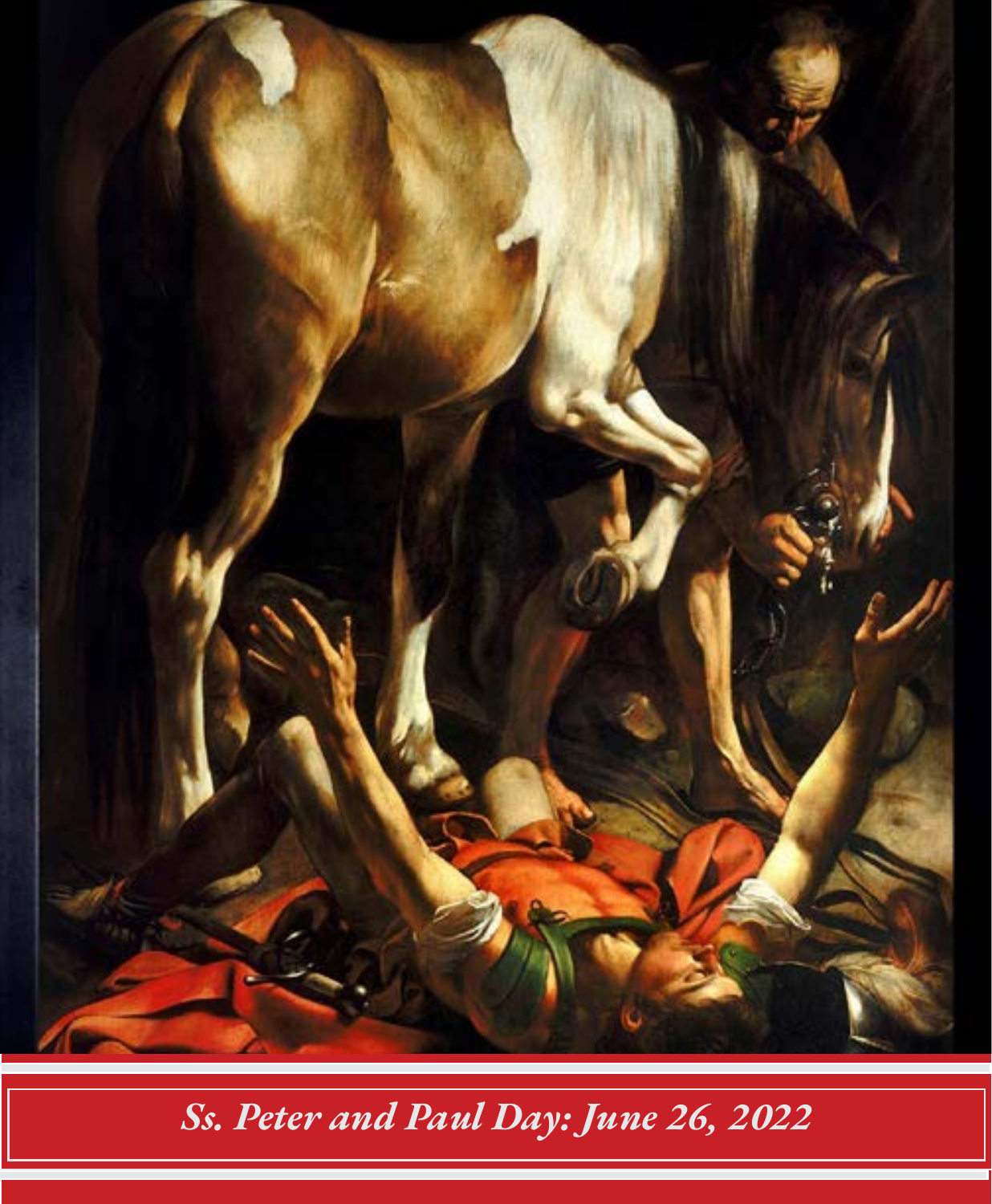# *Welcome to St. Paul's Episcopal Church!*

FOR MORE INFORMATION, VISIT US AT WWW.STPAULSTX.ORG

903-455-5030

 **secretary@stpaulstx.org**

8320 Jack Finney Blvd. Greenville, Texas 75402-3004

Office Hours: Tuesday - Thursday 8am - 2pm

## Service Times

## *SUNDAY*

- 8:00am . . . . . . HOLY EUCHARIST RITE I 10:15AM to 12:00PM . . . NURSERY OPEN
- 10:30am . . . . . . Holy Eucharist Rite II

## *Morsel for Meditation*

Christ came into the world with the purpose of saving, not instructing it. At the same time – as is implied in his saving work – he came to be the pattern, to leave footprints for the person who would join him, who would become a follower. This is why Christ was born and lived and died in lowliness… What then, is the difference between an admirer and a follower? A follower is or strives to be what he admires. An admirer, however, keeps himself personally detached. He fails to see that what is admired involves a claim upon him, and thus he fails to be or strive to be what he admires.

Søren Kierkegaard

''You can't get much done in life if you only work on the days when you feel good.''

Jerry West

## Lay Ministry *8:00 am Lector/LEM*

06/26: DAVID STIPE 07/03: DAVID CLEGG

## *10:30 am Lector*

06/26: Debbie Shaffer 07/03: Abigail Stipe

#### *Acolytes*

06/26: Dana Medford 07/03: MATT WOLFF

#### *Altar Guild*

06/26: Laura Funk, Georgianna Harrison, Gail Rolston, Nancy Wyant

#### *Vestry Person Of The Day*

06/26: ELIZABETH PORTER, DAVID GISH

07/03: JEFF FAUNCE, BETH LACHNITT

#### *Intercessory Prayer*

06/26: Suzanne Taylor 07/03: MARIE AUGHTRY

## *Tech Team*

David CLEGG JACOB FAUNCE Jeff Faunce Jennifer Faunce Georgianna Harrison DANA MEDEORD

Jesus Christ, *Head of the Church* The Rt. Rev. Dr. George R. Sumner, *Bishop* The Rev. Dr. Nicholas Funk, *Rector* The Rev. Gordon Miltenberger, *Assisting Priest* David Gish, *Music Director* Rebecca Shasteen, *Pianist* Angela Dryer, *Parish Administrator*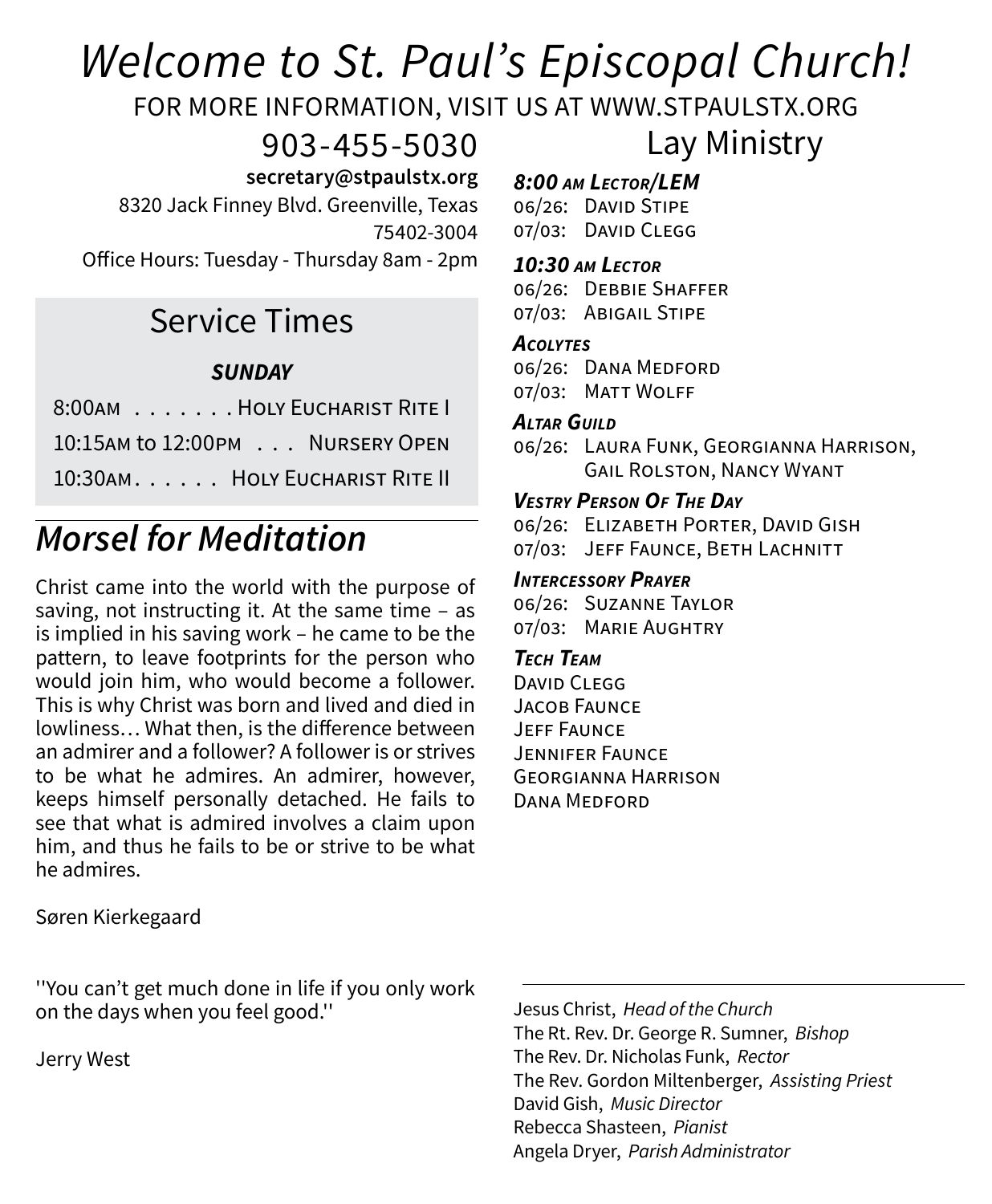# *Order of Worship*

## **8:00 — Holy Eucharist Rite I**

## Introduction to Worship

## *Holy Communion*

| The Great Thanksgiving (Prayer I). BCP 333 |  |
|--------------------------------------------|--|
| The Lord's Prayer BCP 336                  |  |
| Agnus Dei BCP 337                          |  |
| The Presentation BCP 338                   |  |
| Post Communion Prayer BCP 339              |  |
| The Blessing & Dismissal BCP 339           |  |

#### *All baptized Christians are welcome to receive the Holy Eucharist.*

BCP = Book of Common Prayer (black) H= Hymnbook (red) A3 = Alleluia III (yellow)

## **10:30 — Holy Eucharist Rite II**

## Prelude

| Processional Hymn H #388                                     |
|--------------------------------------------------------------|
| O worship the King, all glorious above!                      |
| (Hanover)                                                    |
| Opening Sentence. BCP 355                                    |
| Gloria in excelsis H #280                                    |
| The Collect $\ldots \ldots \ldots \ldots \ldots$ . BCP 227   |
| The Lessons                                                  |
| First Reading $\ldots \ldots \ldots$ . Acts 9:1-19           |
| Psalm Psalm 87                                               |
| Epistle $\ldots \ldots \ldots \ldots \ldots$ . Timothy 4:1-8 |
| Gospel Hymn H #525                                           |
| The Church's one foundation is Jesus Christ                  |
| (Aurelia)                                                    |
| Gospel $\ldots$ John 21:1-19                                 |
| Sermon The Rev. Dr. Nicholas Funk                            |
| The Nicene Creed BCP 358                                     |
| Prayers of the People (Form III) BCP 387                     |
| The Confession. $\ldots$ . BCP 360                           |
| The Peace. $\ldots$ . BCP 360                                |
| Announcements                                                |

## *Holy Communion*

| Offertory H #238                                            |
|-------------------------------------------------------------|
| <b>Blessed feasts of blessed martyrs</b>                    |
| (Holy Manna)                                                |
| Offertory Anthem A3 #221                                    |
| Doxology (Old 100th)                                        |
| The Great Thanksgiving (Prayer A) BCP 361                   |
| Sanctus H#S129                                              |
| The Lord's Prayer BCP 364                                   |
| Agnus Dei H #S157                                           |
| The Presentation BCP 364                                    |
| <b>Communion Hymns</b>                                      |
| Jesus, Name Above All Names A3 #89                          |
| In the Garden $\ldots \ldots \ldots \ldots \ldots$ . A3 #95 |
| Post Communion Prayer BCP 365                               |
| The Blessing & Dismissal BCP 366                            |
| Recessional Hymn. H#460                                     |
| Alleluia! sing to Jesus! (Hyfrydol)                         |